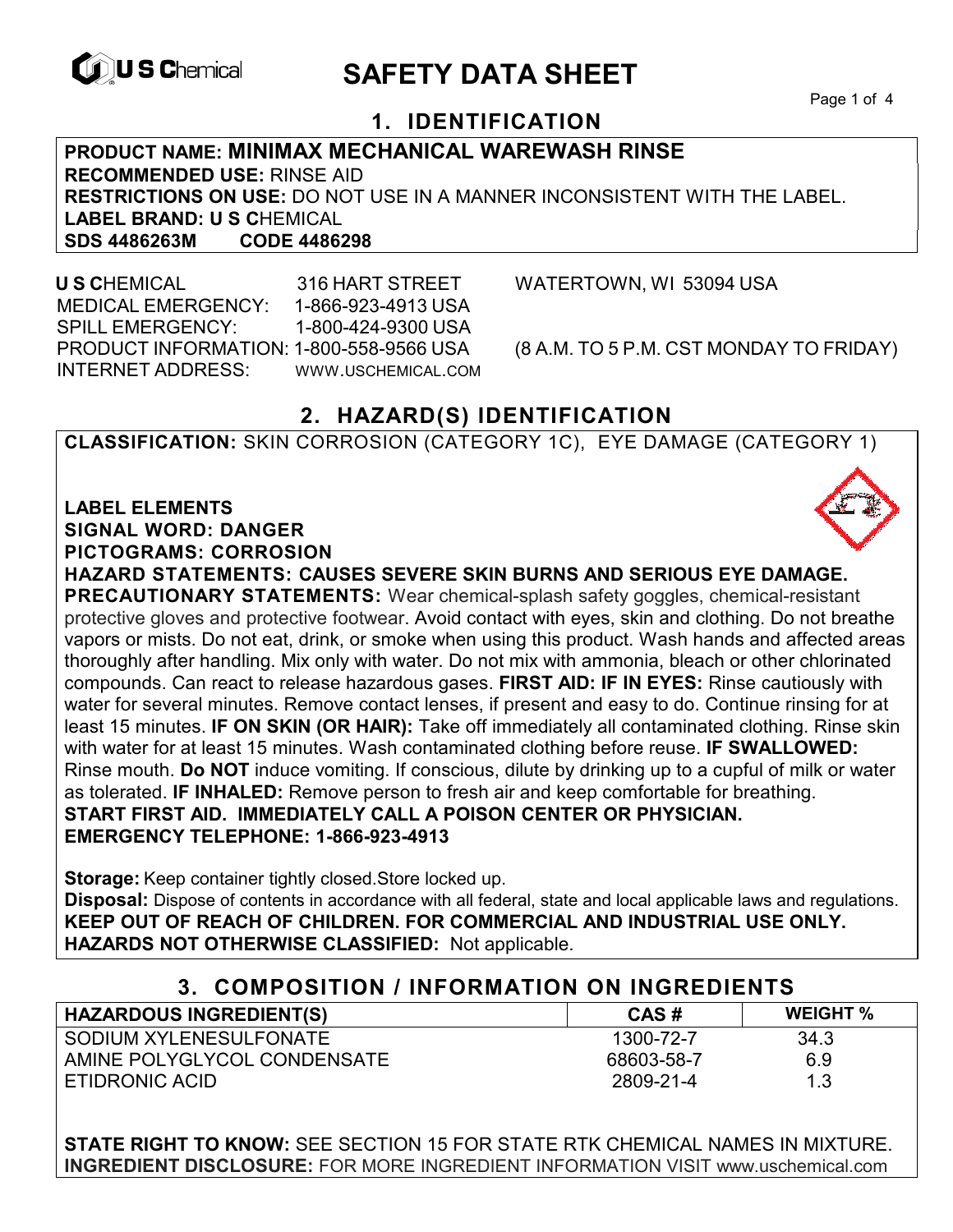### **4. FIRST-AID MEASURES** Page 2 of 4

**IF IN EYES:** RINSE CAUTIOUSLY WITH WATER FOR SEVERAL MINUTES. REMOVE CONTACT LENSES, IF PRESENT AND EASY TO DO. CONTINUE RINSING FOR AT LEAST 15 MINUTES. **IF ON SKIN (OR HAIR):** TAKE OFF IMMEDIATELY ALL CONTAMINATED CLOTHING. RINSE SKIN WITH WATER FOR AT LEAST 15 MINUTES. WASH CONTAMINATED CLOTHING BEFORE REUSE. **IF SWALLOWED:** RINSE MOUTH. **Do NOT** INDUCE VOMITING. IF CONSCIOUS, DILUTE BY DRINKING UP TO A CUPFUL OF MILK OR WATER AS TOLERATED. **IF INHALED:** REMOVE PERSON TO FRESH AIR AND KEEP COMFORTABLE FOR BREATHING. **START FIRST AID. IMMEDIATELY CALL A POISON CENTER OR PHYSICIAN. EMERGENCY TELEPHONE: 1-866-923-4913**

**MOST IMPORTANT SYMPTOMS / EFFECTS:** CAUSES SEVERE SKIN BURNS AND SERIOUS EYE DAMAGE. MAY CAUSE BLINDNESS WITHOUT IMMEDIATE FIRST AID. HARMFUL IF SWALLOWED. CAUSES BURNS AND SERIOUS DAMAGE TO MOUTH, THROAT AND STOMACH. CORROSIVE TO ALL BODY TISSUES.

**MEDICAL CONDITIONS AGGRAVATED:** NONE KNOWN.

**NOTE TO PHYSICIAN:** CALL 1-866-923-4913 FOR EXPOSURE MANAGEMENT ASSISTANCE.

### **5. FIRE-FIGHTING MEASURES**

**CHEMICAL HAZARDS:** CORROSIVE. NON-FLAMMABLE. **COMBUSTION PRODUCT HAZARDS:** OXIDES OF CARBON AND OTHER FUMES. **METHODS:** SELECT EXTINGUISHER AND METHODS BASED ON FIRE SIZE AND TYPE. **EQUIPMENT:** WEAR SCBA AND FULL PROTECTIVE GEAR AS CONDITIONS WARRANT. **NFPA RATING:** HEALTH-3/FLAMMABILITY-0/ INSTABILITY-0/SPECIAL HAZARD-N.AP. **SUITABLE EXTINGUISHERS:** WATER, DRY CHEMICAL, CO2 OR FOAM SUITABLE FOR FIRE. **UNSUITABLE EXTINGUISHERS:** NO RESTRICTIONS BASED ON CHEMICAL HAZARDS.

## **6. ACCIDENTAL RELEASE MEASURES**

**PERSONAL PRECAUTIONS:** EVACUATE UNPROTECTED PERSONNEL FROM AREA. WEAR PERSONAL PROTECTION INCLUDING RUBBER BOOTS. SEE SECTION 8. VENTILATE AREA IF NEEDED. BE CAREFUL NOT TO SLIP. WASH THOROUGHLY AFTER CLEAN-UP. **ENVIRONMENTAL PRECAUTIONS:** PREVENT SPILL FROM ENTERING DRAIN, STORM SEWER OR SURFACE WATERWAY. PREVENT WATER AND SOIL CONTAMINATION. **CLEAN-UP METHODS:** SMALL SPILLS MAY BE WIPED UP AND RINSED WITH WATER. FOR LARGER SPILLS, DIKE TO CONTAIN. PUMP TO LABELED CONTAINER OR ABSORB SPILLAGE AND SCOOP UP WITH INERT ABSORBENT MATERIAL. AFTER SPILL COLLECTION, RINSE AREA WITH WATER AND FOLLOW WITH NORMAL CLEAN-UP PROCEDURES.

### **7. HANDLING AND STORAGE**

**HANDLING:** FOLLOW ALL LABEL DIRECTIONS. INSTRUCT PERSONNEL ABOUT PROPER USE, HAZARDS, PRECAUTIONS, AND FIRST AID MEASURES. AVOID INHALATION, INGESTION, AND CONTACT WITH SKIN, EYES AND CLOTHING. DO NOT TASTE OR SWALLOW. REMOVE AND WASH CONTAMINATED CLOTHING AND FOOTWEAR BEFORE REUSE. PRODUCT RESIDUE MAY REMAIN IN EMPTY CONTAINERS. HANDLE CAREFULLY TO AVOID DAMAGING CONTAINER.

**STORAGE:** KEEP CONTAINER TIGHTLY CLOSED. STORE LOCKED UP. STORE AT AMBIENT TEMPERATURES IN A DRY AREA OUT OF DIRECT SUNLIGHT. PROTECT FROM FREEZING. ROTATE STOCK REGULARLY. KEEP AWAY FROM FOOD AND DRINK. KEEP OUT OF REACH OF CHILDREN.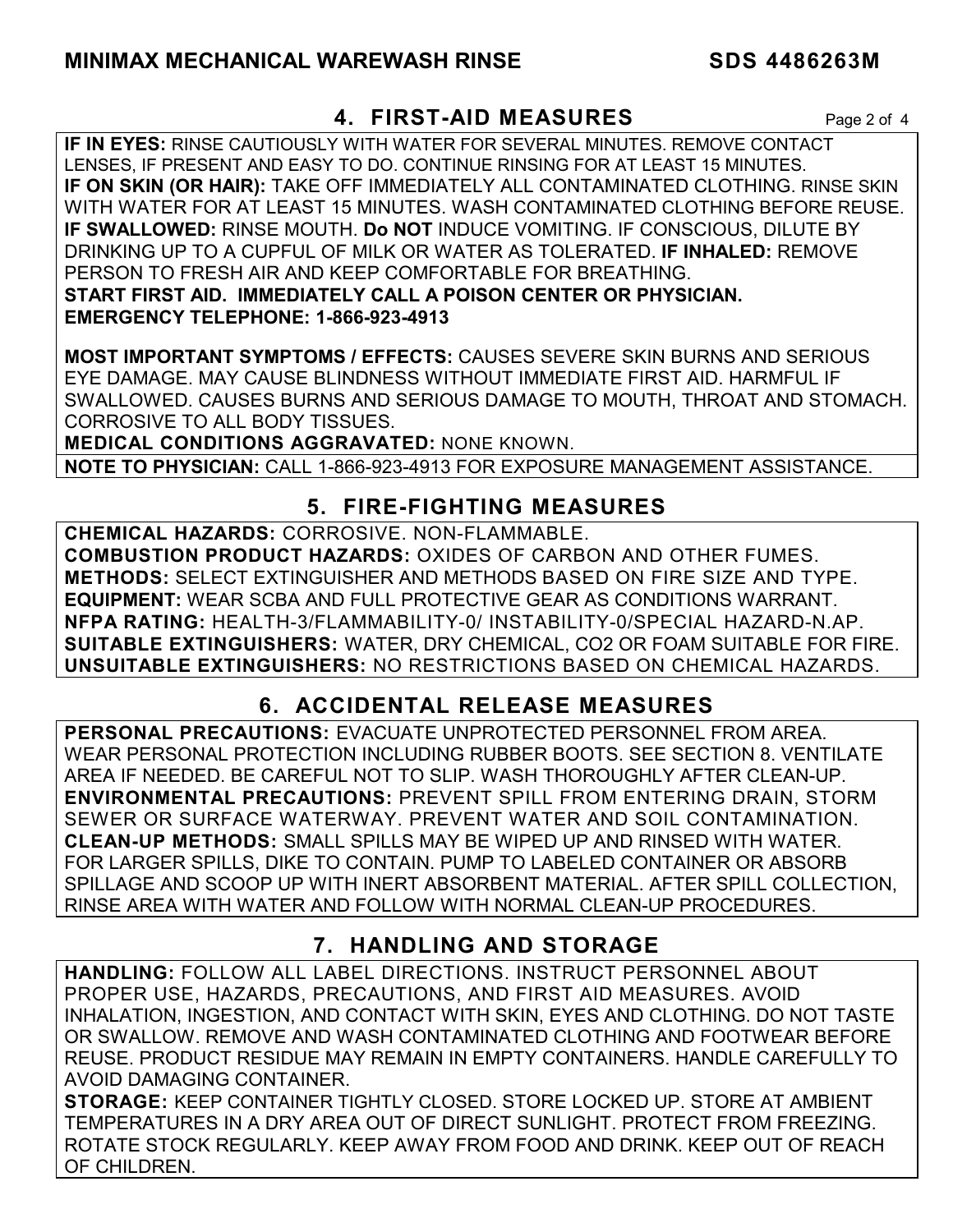### **MINIMAX MECHANICAL WAREWASH RINSE SDS 4486263M**

**8. EXPOSURE CONTROLS / PERSONAL PROTECTION** Page 3 of 4

**EXPOSURE LIMITS:** AMINE POLYGLYCOL CONDENSATE = NONE AMINE POLYGLYCOL CONDENSATE = NONE ETIDRONIC ACID = NONE **ENGINEERING CONTROLS:** GENERAL ROOM VENTILATION IS TYPICALLY ADEQUATE.

**PERSONAL PROTECTION** 

**EYES:** CHEMICAL-SPLASH SAFETY GOGGLES.

**HANDS:** CHEMICAL-RESISTANT PROTECTIVE GLOVES (NITRILE, NEOPRENE OR RUBBER). **RESPIRATORY:** NIOSH/MSHA CERTIFIED RESPIRATOR IF EXPOSURE LIMITS ARE EXCEEDED. **FEET:** PROTECTIVE FOOTWEAR.

**BODY:** SUITABLE PROTECTIVE CLOTHING.

**HYGIENE MEASURES:** HANDLE IN ACCORDANCE WITH GOOD INDUSTRIAL HYGIENE AND SAFETY PRACTICE. TAKE OFF IMMEDIATELY ALL CONTAMINATED CLOTHING AND WASH IT BEFORE REUSE. WASH HANDS AND AFFECTED AREAS THOROUGHLY AFTER HANDLING. PROVIDE SUITABLE FACILITIES FOR QUICK DRENCHING OR FLUSHING OF THE EYES AND BODY IN CASE OF CONTACT OR SPLASH HAZARD.

### **9. PHYSICAL AND CHEMICAL PROPERTIES**

| <b>APPEARANCE: BLUE LIQUID</b>         |
|----------------------------------------|
| <b>ODOR: NONE ADDED</b>                |
| pH CONCENTRATE: BELOW 2.0 (ACIDIC)     |
| pH READY-TO-USE: N.AP.                 |
| pH @ USE DILUTION: N.AV.               |
| <b>PHYSICAL STATE: LIQUID</b>          |
| <b>RELATIVE DENSITY (WATER): 1.166</b> |
| <b>SOLUBILITY (WATER): COMPLETE</b>    |
| VAPOR PRESSURE: N.AV.                  |
| <b>VAPOR DENSITY: N. AV.</b>           |
| <b>VISCOSITY: SLIGHTLY VISCOUS</b>     |

**AUTO-IGNITION TEMPERATURE:** N.AV. **DECOMPOSITION TEMPERATURE:** N.AV. **EXPLOSIVE LIMITS (LEL/UEL):** NONE **EVAPORATION RATE:** N.AV. **FLAMMABILITY (SOLID, GAS):** N.AP. **FLASH POINT:** NONE **INITIAL BOILING POINT/RANGE:** N.AV. **MELTING POINT/FREEZING POINT:** N.AV. **ODOR THRESHOLD:** N.AV. **PARTITION COEFF. (N-OCTANOL/WATER):** N.AV **OTHER:** N.AV.

**10. STABILITY AND REACTIVITY** 

**REACTIVITY:** MIXING WITH INCOMPATIBLES CAN RELEASE HEAT + HAZARDOUS GASES. **CHEMICAL STABILITY:** STABLE.

**POSSIBILITY OF HAZARDOUS REACTIONS:** SEE REACTIVITY. WILL NOT POLYMERIZE. **CONDITIONS TO AVOID:** TEMPERATURES BELOW 35°F (1.6°C) OR ABOVE 120°F (49°C). **MATERIALS TO AVOID:** BLEACH, METAL AND OTHER CLEANERS. MIX ONLY WITH WATER. **HAZARDOUS DECOMPOSITION PRODUCTS:** NONE UNDER NORMAL CONDITIONS.

### **11. TOXICOLOGICAL INFORMATION**

**ROUTES OF EXPOSURE:** EYES, SKIN, INGESTION, INHALATION. **INFORMATION ON ROUTES OF EXPOSURE:** NO LC50/LD50 TEST DATA ON MIXTURE. **ACUTE EFFECTS /SYMPTOMS**: CORROSIVE TO ALL BODY TISSUES.  **EYES:** CAUSES SERIOUS EYE DAMAGE. MAY CAUSE PAIN, REDNESS AND WATERING. **SKIN: CAUSES SEVERE SKIN BURNS. MAY CAUSE DELAYED PAIN, REDNESS AND BLISTERING. INGESTION:** CAUSES BURNS AND SERIOUS DAMAGE TO MOUTH, THROAT AND STOMACH. **INHALATION:** MAY CAUSE CORROSIVE EFFECTS TO NOSE, THROAT, AND RESPIRATORY SYSTEM. **CHRONIC / OTHER EFFECTS:** NO REPORTABLE GERM CELL MUTAGENS, SKIN SENSITIZERS, RESPIRATORY SENSITIZERS, REPRODUCTIVE TOXINS OR ASPIRATION HAZARDS. **SPECIFIC TARGET ORGANS (SINGLE/REPEATED):** NONE KNOWN. **NUMERICAL MEASURES OF TOXICITY:** ATEmix (ORAL-RAT) = 4290 MG / KG **CARCINOGENS:** NO REPORTABLE ACGIH, IARC, NTP, OR OSHA CARCINOGENS.